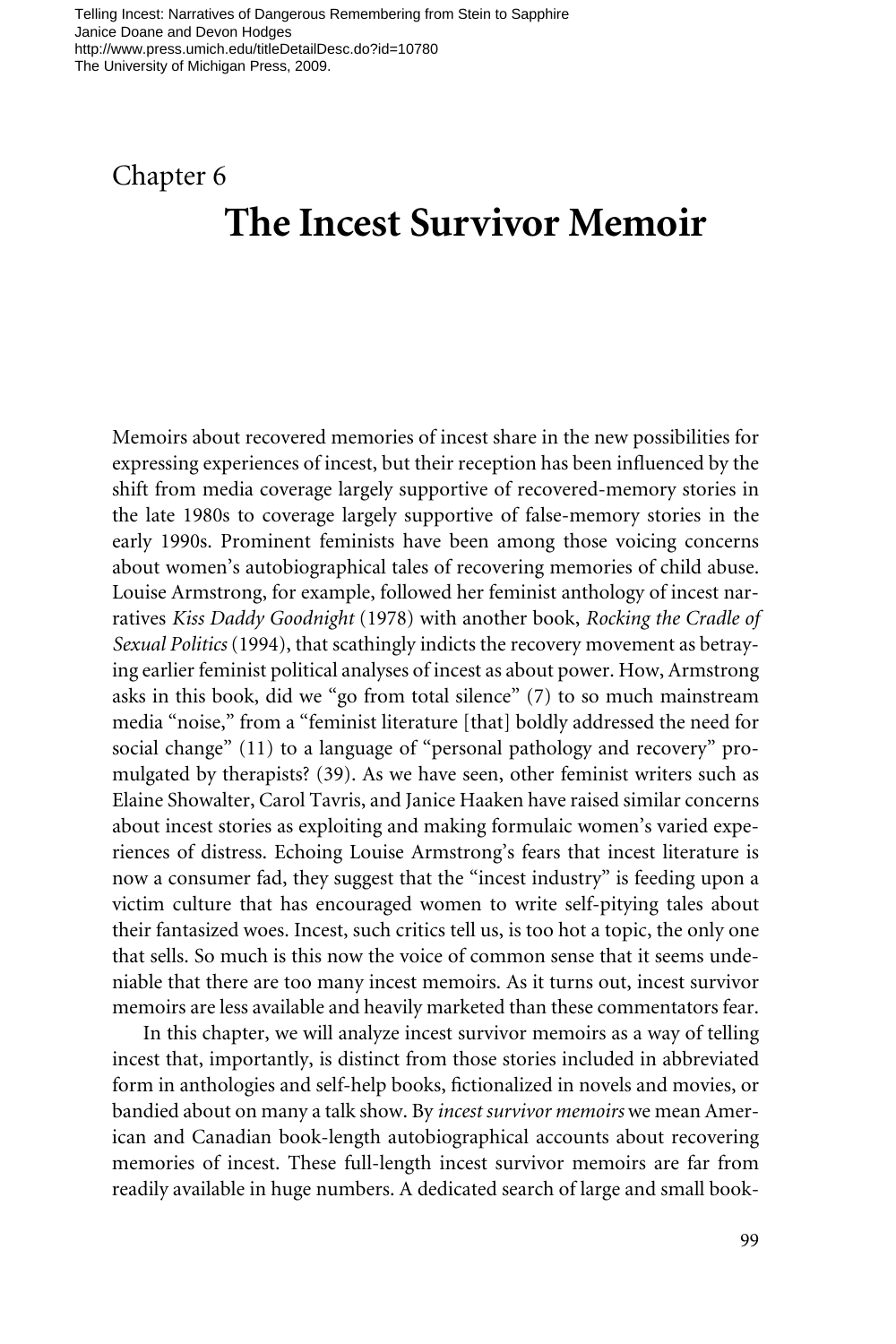100 Telling Incest Telling Incest: Narratives of Dangerous Remembering from Stein to Sapphire Janice Doane and Devon Hodges http://www.press.umich.edu/titleDetailDesc.do?id=10780 The University of Michigan Press, 2009.

> stores, as well as several databases, yielded—with much more difficulty than we had anticipated—twenty-one memoirs.<sup>1</sup> From this set of twenty-one available books, we have chosen to discuss seven: *My Father's House* by Sylvia Fraser (1987), *Don't* by Elly Danica (1988), *Dancing with Daddy* by Betsy Petersen (1992), *The Bat Had Blue Eyes* by Betsy Warland (1993), *The Laid Daughter* by Helen Bonner (1995), *The Architect of Desire* by Suzannah Lessard (1996), and *Memory Slips* by Linda Cutting (1997).

> When we began to read incest survivor memoirs we not only assumed that there were too many of them, but we also expected that they would have a predictable narrative pattern. The master narrative, so familiar that it almost goes without saying, would have the following plot line: the author—a woman in distress over her contemporary dilemmas—suffers from flashbacks and bodily symptoms that she cannot explain. Operating like a detective, with the assistance of a supportive therapist, she begins to understand the forgotten origin of these symptoms—incest. Then, through a process of reconstruction, she discovers that her father was an evil perpetrator and she a silenced victim. Healing takes a narrative form, a coherent story about the past that gives the narrator a new identity as a survivor. Of this master narrative, Paul Antze, agreeing explicitly with feminist psychotherapist and writer Janice Haaken, has written that it comes at the "price of inducting survivors into an illness idiom that excludes fantasy, moral ambiguity, a sense of agency, and the kind of remembering that can offer openings to the future" (11). In short, this narrative is seen to sacrifice a sense of the glorious complexity of human subjectivity and put in its place a reductive sense of self.

> Our review of incest survivor memoirs suggests that critics of the genre have themselves told too simple a story. Indeed, incest survivor memoirs may be less formulaic than the two dominant narratives of incest that they challenge: the mainstream critique that says it is now all too easy to recover and tell memories of incest, and an older, yet related, narrative that insists that incest does not happen in middle-class homes. To our surprise, the memoirs that we read do offer a feminist political analysis, and contrary to feminist worries about incest survivor memoirs, they are not self-pitying victim stories. Furthermore, in their acknowledgment of paradox and contradiction, they demonstrate a surprising stylistic and formal subversion in their ways of telling about traumatic pasts. These memoirs bring an analysis of middle-class ideology to this formal experimentation, in which an "official" story of a protective and nurturing middle-class family is brought into dynamic conflict with the horror of something unspoken and finally unresolvable as experience, memory, or representation. In other words, as an emerging genre of autobiographical "telling," these memoirs do not insist that they represent the past as a certainty or foundational truth.<sup>2</sup> As a result, the narrative "I" is situated less firmly as a type—the victim or survivor—than as a mobile effect of contexts past and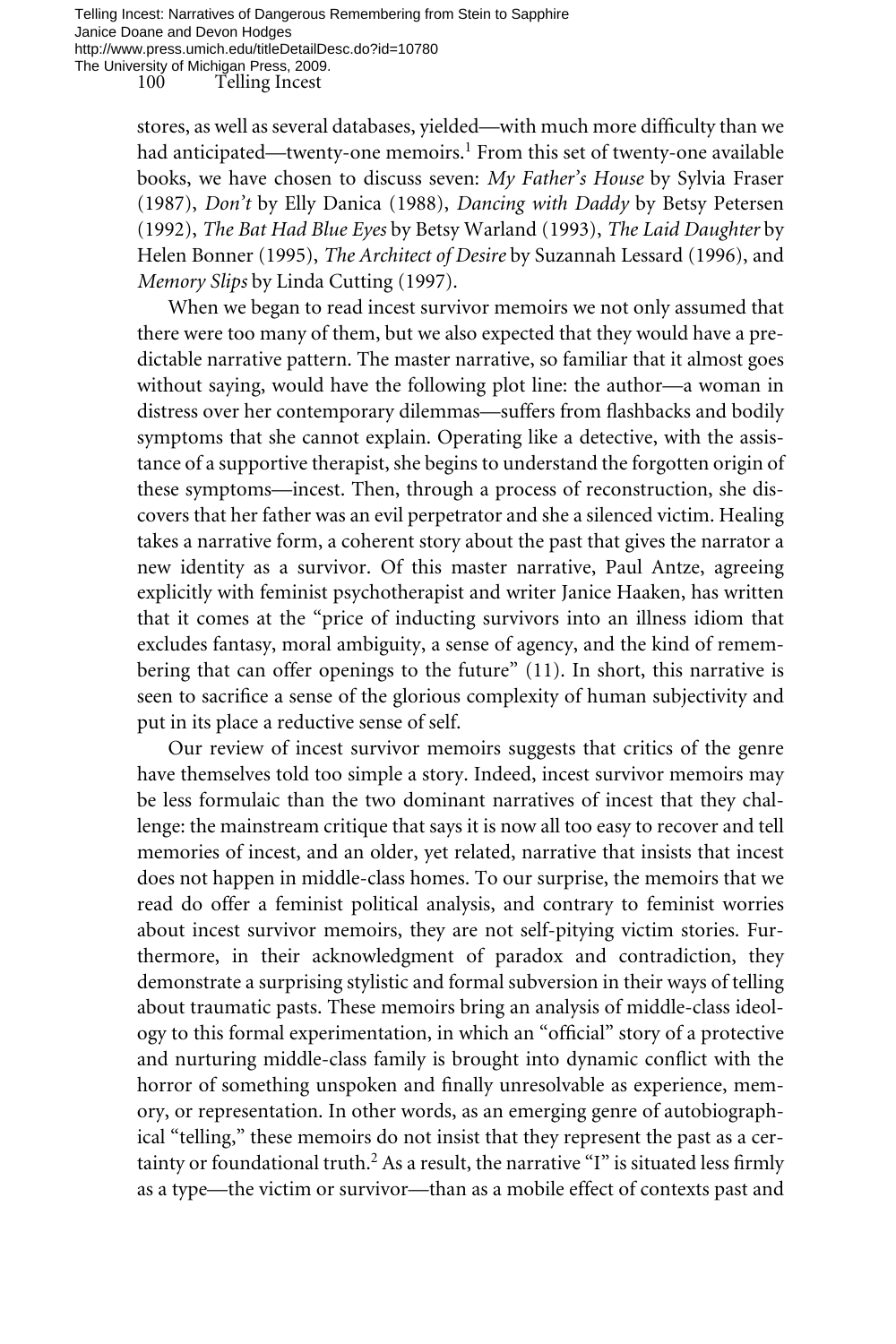Telling Incest: Narratives of Dangerous Remembering from Stein to Sapphire Janice Doane and Devon Hodges http://www.press.umich.edu/titleDetailDesc.do?id=10780 The University of Michigan Press, 2009.

## *The Incest Survivor Memoir* 101

present. We hope to show how the incest survivor memoir thus differs from the recovery story, both in its challenges to the ease of achieving agency and identity and in the way it inscribes the intrusiveness and elusiveness of the past as two impediments to the construction of a coherent story.

These memoirs are written by middle-class women, which may explain why there seem to be too many of them. As these women narrate their pasts, their consciously remembered childhoods seem the very apogee of middleclass upbringings. They remember homes that range from Fraser's "three story frame house on a shady street" (3) in Hamilton, Ontario, to Petersen's comfortable home in northern California's most prosperous neighborhood, Hillsborough, to Lessard's life on an estate, "The Place" on Long Island. Their parents are often hardworking and dutiful, keeping the lawn trimmed, the "house smell[ing] like furniture polish," and "everything ironed, even the sheets, even the underwear" (Bonner, 37). So what's to complain about? These memoir writers take a considerable risk with their readers' patience. Some reviewers of these memoirs suggest that, given such comfortable lives, these women should not harp on their unhappy pasts. Further, the received story enforces the view that incest does not really happen in the middle class.

In an article in the *New Yorker,* Joan Acocella repeats this story, insisting that "as for poverty, study after study has shown its high correlation with child abuse" (78).<sup>3</sup> After Acocella locates incest as a problem of the poor, she goes on to suggest that recovered memories and multiple personality disorder primarily appeal to women supposedly left behind by the feminist movement, "notably a large number of working-class women" who apparently go into therapy to get "something that they could not get from society: an interesting job" (69). Acocella thus reinforces dominant sociological myths not only about the shiftless poor, but about incest as a working-class problem. These myths are comfortable to a middle class, always fearful, as Barbara Ehrenreich reminds us, of "falling" and anxious to maintain its sense of virtue by scapegoating other classes. Given the evidence that indicates "incest is in fact more prevalent in the white middle class than it is willing to admit," Elizabeth Wilson points out that "all the hostile suspicion being raised about repressed memories seems like an instance of class consolidation against an internal threat to its moral self-representation (and eventually to its class power based on that self-representation)" ("Not in This House," 52–53). Thus it is not surprising that survivor memoirs written by middle-class women are met with incredulity and charges of self-indulgence.

It is feminine self-indulgence that is highlighted in critiques of the incest survivor narrative as too formulaic. Carol Tavris, in her controversial *New York Times*review of women's writing on incest, uses Betsy Petersen's memoir, *Dancing with Daddy,* as a way to point out this problem of the incest survivor memoir in more detail: "Betsy Petersen seems to have completely shut out 'the world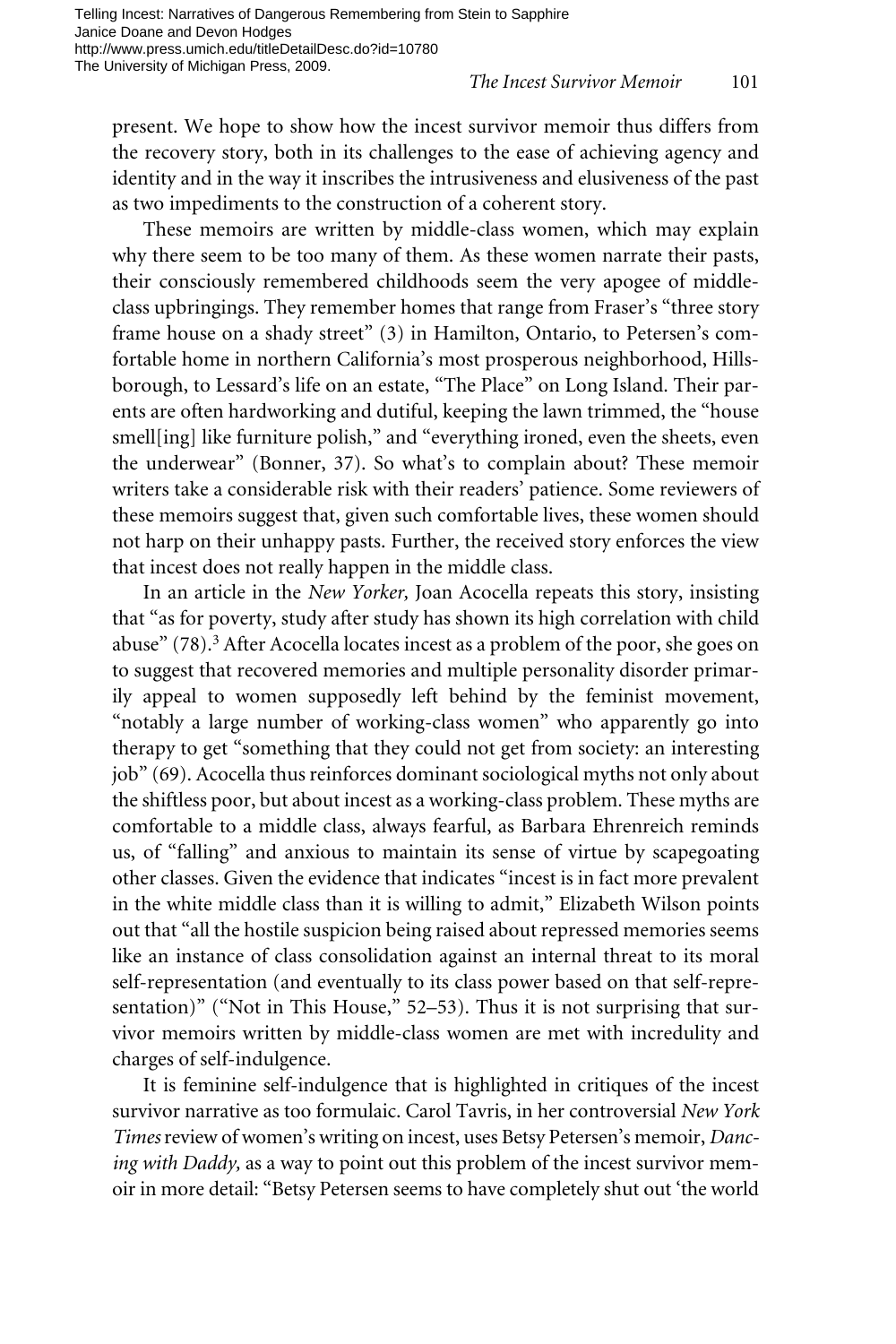outside my skin,' and ultimately this is the problem and appeal of the survivor narrative. It places responsibility for the common problems in women's lives on a single clear villain, someone safely in the woman's past. The victim doesn't have to do anything except understand the origins of her problems. . . . And she gets a love bath from her friends and supporters. Who could resist?" (17). Tavris thus insists on the seductions of what she calls the survivor narrative; the survivor simply needs to rely upon a formulaic script with clear villains and victims; armed with this formula, she then "doesn't have to do anything but understand the origins of her problems." Likewise, the victim experiences no resistance to telling her story, given the promising reward of a "love bath."

Tavris's own desire to find polarized victims and victimizers in the survivor narrative makes it an easy target and masks the extent to which memoirs like those we are analyzing are structured by a paralyzing ambivalence, by the daughter's respect for and anger at her father—and her sense of guilt as well as her feelings of victimization. The father in many incest survivor memoirs, for example, is anything but a "single clear villain." Indeed, while the 1980s memoirs emphasize the terrifying power of fathers to silence their daughters by explicit threats, many 1990s memoirs render the father and the daughter's situation differently. So, for example, survivor memoirs such as Elly Danica's *Don't* and Sylvia Fraser's *My Father's House* represent the perpetrator-father as making specific threats and as dominating and intimidating their families. But in later memoirs, daughters rarely seem to be silenced by fathers who threaten violence. They instead write about self-silencing: the internalization of the perpetrator's voice and covert family "rules" about keeping up appearances based upon an understandable desire to remain ensconced in the security of a middle-class family life that is both real and fantasized.

Many of the daughters who write incest survivor memoirs describe themselves as girls who adored their fathers, represented as idealized figures of protection and generosity. Fathers are educated, often successful, and not infrequently respected by the outside world as compassionate, intelligent, and gentle. Betsy Petersen goes so far as to include in her memoir letters of appreciation from the patients of her father, who was a successful surgeon, patients who viewed him as no less than a saint. And, of course, fathers desire to be idealized—exaggerating their own role as providers—while also feeling insecure about their own power, a mixture of fear and strength that makes vulnerable adoring daughters a likely target for the mixture of violence and love that is expressed in incestuous assaults. Both the perpetrator and the victim attempt to live up to a cultural ideal of virtuous middle-classness—and the fear of falling from this ideal fuels compulsive efforts to make "good." Much work is involved in such facades, work that usefully makes reflection and remembering difficult. To remember would not only challenge a revered way of life, but would also indict the rememberer as crazy, as madly unable to appreciate and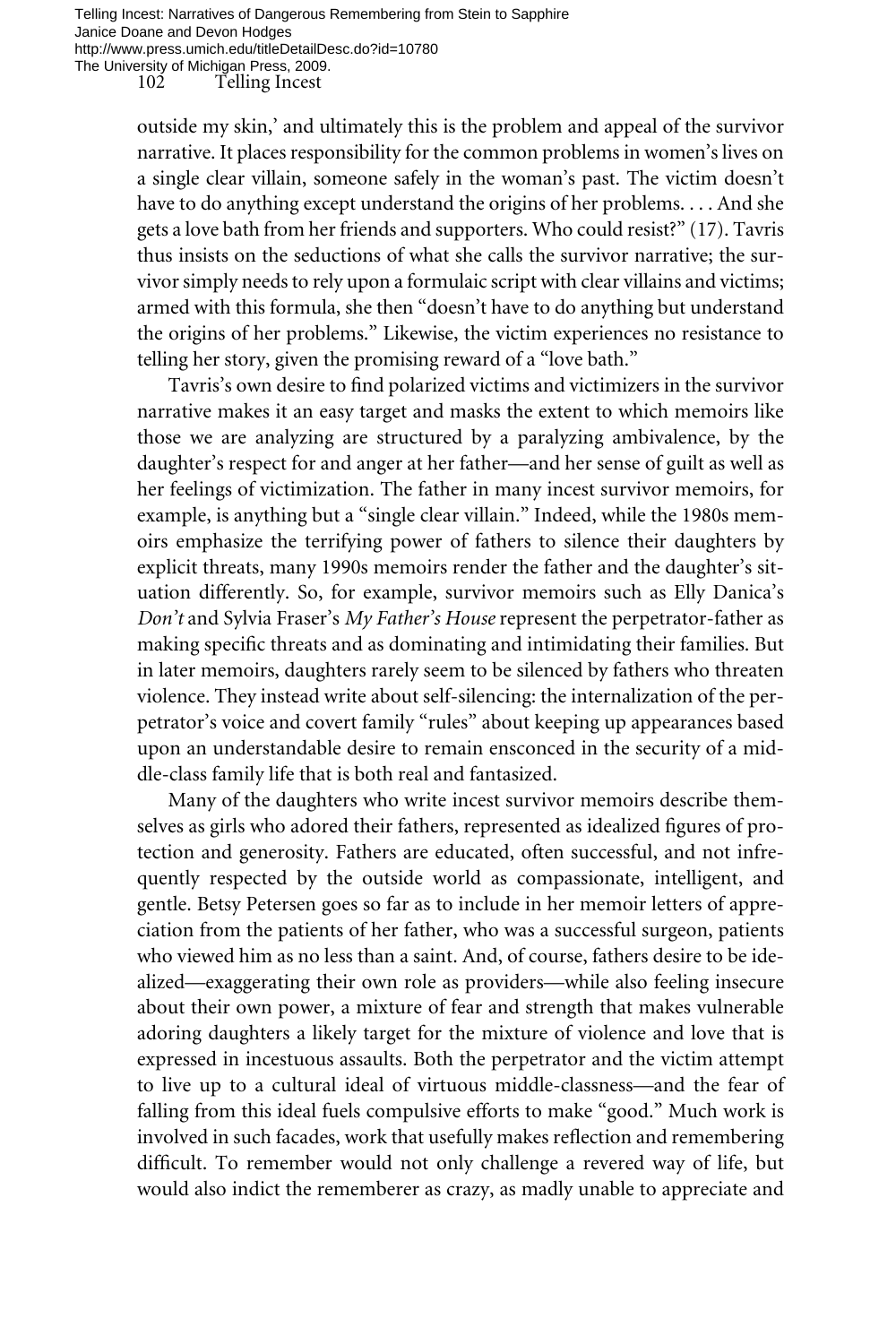be grateful for such an existence. Obeying rules of middle-class discourse—the demand to keep things sanitized and polite—makes it hard to rehearse and thus remember events that are so transgressive of the "official story" about how things are.

The "official story" is a discourse that reinforces middle-class ideology and is reproduced both in a family's private attempts to keep up appearances (efforts described in most incest survivor memoirs) and in celebrations of middle-class family life by the media, church, and state. This discourse promotes a sense of the middle-class family as benevolent and orderly, governed by parental figures who are protective and in control. In a sense, trauma theory requires recognition of the power of dominant stories, such as this one, so as to understand why certain traumatic experiences might not be representable within them. According to theorists of trauma, a traumatic event is an experience that is violent and unpredictable and overwhelms an individual's ability to integrate or accommodate it within an existing framework—a framework such as the discourse that we are calling the "official story."

The issue of representability comes up in the very definition of trauma itself. As Cathy Caruth puts it, the traumatic wound is "the breach in the mind's experience of time, self, and the world. . . . an event experienced too soon, too unexpectedly to be fully known" (*Unclaimed Experience,* 4). As most writers on trauma point out, a trauma is not necessarily defined by the nature of an event alone, since violent events do not traumatize everyone equally. Similarly, an early definition of traumatic events in the 1987 American Psychiatric Association's *Diagnostic and Statistical Manual* as "outside the range of ordinary human experience" has been contested as neglecting the impact of repeated traumas within everyday life, with special reference to women's daily experiences of violence. This way of rethinking the definition of trauma might be seen as making the definition too broad, but "trauma" need not stand for all women's troubling experiences of daily life. It may usefully refer to a portion of them.

The debate about the validity of trauma theory, however, has less to do with the definition of a traumatic event than with what happens in the mental processing of it. That such an event might be "stored" in memory and return "absolutely true to the event" has, as we have already seen, been met with skepticism. Skeptics, such as Elizabeth Loftus and Frederick Crews, point to the inevitable erosion and distortions to which memory is subject over time. Responding to such criticisms, contemporary trauma theorists make a distinction between nontraumatized and traumatized memory, often relying upon the growing field of cognitive science that posits different memory systems and different functions for the brain in storing and accessing memory, processes that take place outside of conscious awareness.<sup>4</sup> These writers also build upon the work of Janet and Ferenczi, claiming that classical Freudian psychoanalysis overemphasizes internal psychic conflict and repression and neglects the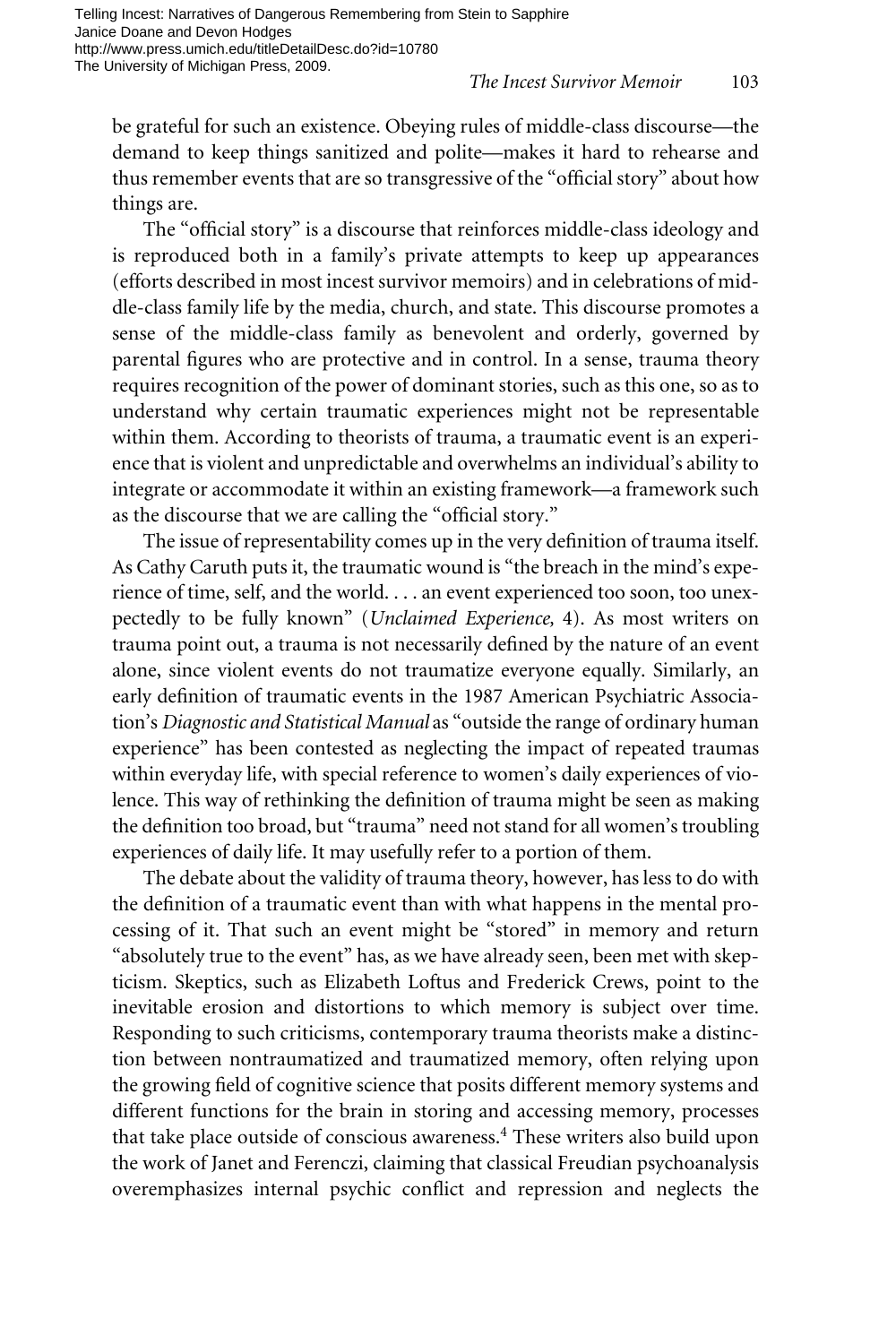impact of actual events. As Cathy Caruth points out, however, Freud himself returned to a notion of trauma that is in keeping with current trauma theory in his study of the "war neuroses" of World War I. Unable to account for the nightmares of traumatized soldiers within his own framework of wish fulfillment and unconscious meaning, he was astonished to find that these nightmares represented "purely and inexplicably, the literal return of the event against the will of the one it inhabits" (Caruth, *Trauma,* 5).

Skepticism about the "literal return" of any memory often leads critics of trauma theory to point out that it seems to neglect the importance of conflictual wishes and of fantasy in the reporting of memorial events.<sup>5</sup> To give one example, Janice Haaken, a careful critic, emphasizes what she feels is Freud's main contribution to the understanding of mental life, namely the child's active agency in the creation of meaning, a form of agency that seems to be obscured in trauma theory's emphasis on dissociative states. Freud's "repression model," she writes, "posits that events with affect-laden, personal meaning are never passively registered in memory but filtered through motivational states and psychic structures" (*Pillar of Salt,* 74). In contrast, the concept of traumatic memory, which requires a notion of what Haaken calls "split-off areas of mind," seems to posit an unacceptable and threatening passivity in the adult who is represented in this theory as "possessed" by memories. When the "possessed" are women, women haunted by memories of incest, they appear to be cast in a stereotypic role as both morally innocent and lacking in aggression and desire.

Yet precisely because critics of trauma theory tend to play up the rememberer's capacity for fantasy, they often play down the importance of physical reality in the child's life. Further, the perpetrator's own capacity for fantasy may disappear from the picture, as it does in many false-memory proponents' tellings of the father's story. In other words, challenges to trauma theory may minimize the extent to which a traumatized child may be processing both an actual overwhelming, terrifying event and a perpetrator's definition of that event, a definition that is a product of the perpetrator's own fantasy ("we shared something special") and that may also be internalized by the victim, who is often told she is responsible for what is happening to her.<sup>6</sup> Incest survivor memoirs suggest the struggle of the memoir writer to represent and to account for disturbing, returning fragments of memories that are at odds with a fantasized self-image that is, itself, in part built upon the idealized notion that middle-class families are a safe haven from familial violence. It is precisely this gap between the sanitized picture of middle-class life and unspoken and barely remembered horrors that is an expressed source of great pain for writers of incest survivor memoirs. In *The Architect of Desire,* Suzannah Lessard captures the consequences of denying experiences of familial violence: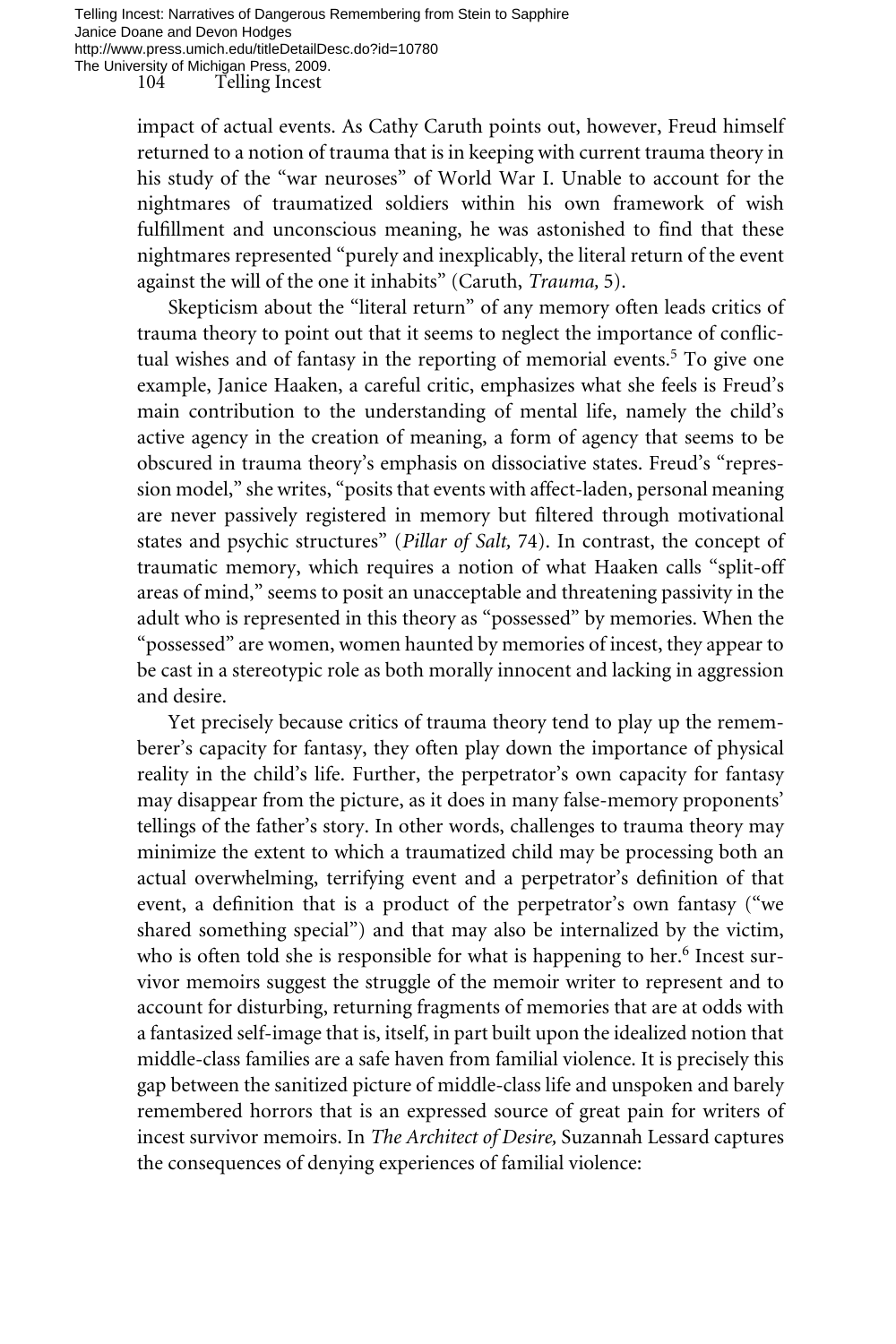In the beautiful environment of the family past, there was a magnificent figure who had gone out of control, in ways destructive to those in his course—including his family—and ultimately to himself. Behind my memories of a blissful childhood in a beautiful place, there were also destructive forces that were blind and out of control, but unacknowledged. Yet to this inner truth and all its ramifications I had no access.  $(4-5)$ 

The child in such an environment loses "access" to what everyone around her also denies, the irrational and often violent behavior of adults. Fathers, in the sacrosanct privacy of their well-kept middle-class homes, are further protected by an ideology of success that garners the admiration of the outside world. Given this level of denial, it is not surprising that these memoirs are shaped by a sense of something hidden, forgotten, a "secret." Feelings about the past as both idyllic and violent are perhaps best summed up in Lessard's oxymoronic phrasing: the past, she writes, was for her, a site of "serene catastrophe" (56).

The conventional view of incest, namely that it is found only among "other" families, makes it especially plausible that incest within the middleclass family would be experienced as traumatic by the victim and understood as confabulation by many others. Incest survivor memoirs, describing a gap between an experience of incest and conventional paradigms for understanding it, reflect and shape new understandings of trauma and its expression. Indeed, reading middle-class incest survivor memoirs helped us to appreciate the usefulness of efforts in psychiatry and critical theory to understand trauma, especially the pressure put on narrative by what is not fully narratable. Trauma theory's basic insight is that trauma is produced by just the sort of gap between a discourse of benign normality and a lived reality of abuse as that experienced by middle-class daughters. Indeed, trauma is defined by the inability of victims to integrate experiences of violence into a culturally dominant paradigm about how everyday, mainstream reality is understood. So, for example, the internalization of a domestic ideology that exalts middle-class morality and material success makes experiences of incest inexplicable to the child victim and perhaps to her victimizer as well. The experiences are a content without a language or a form of knowledge to speak them.

Far from feeling that they have a story that is easy to tell, these writers report, as Helen Bonner does in her memoir, "No one ever worked harder to discredit my own memories than I did. They emerged despite enormous resistance" (243). As Bonner puts it in the beginning of her memoir, "What if something even did happen back there. It was so many years ago, what did it matter? I was fine. I had a good job. I did it well. I had good friends. Leave it alone" (15). Here, again, middle-class prosperity argues against unnamed and unnameable experiences. Elly Danica also describes "*enormous* resistance" to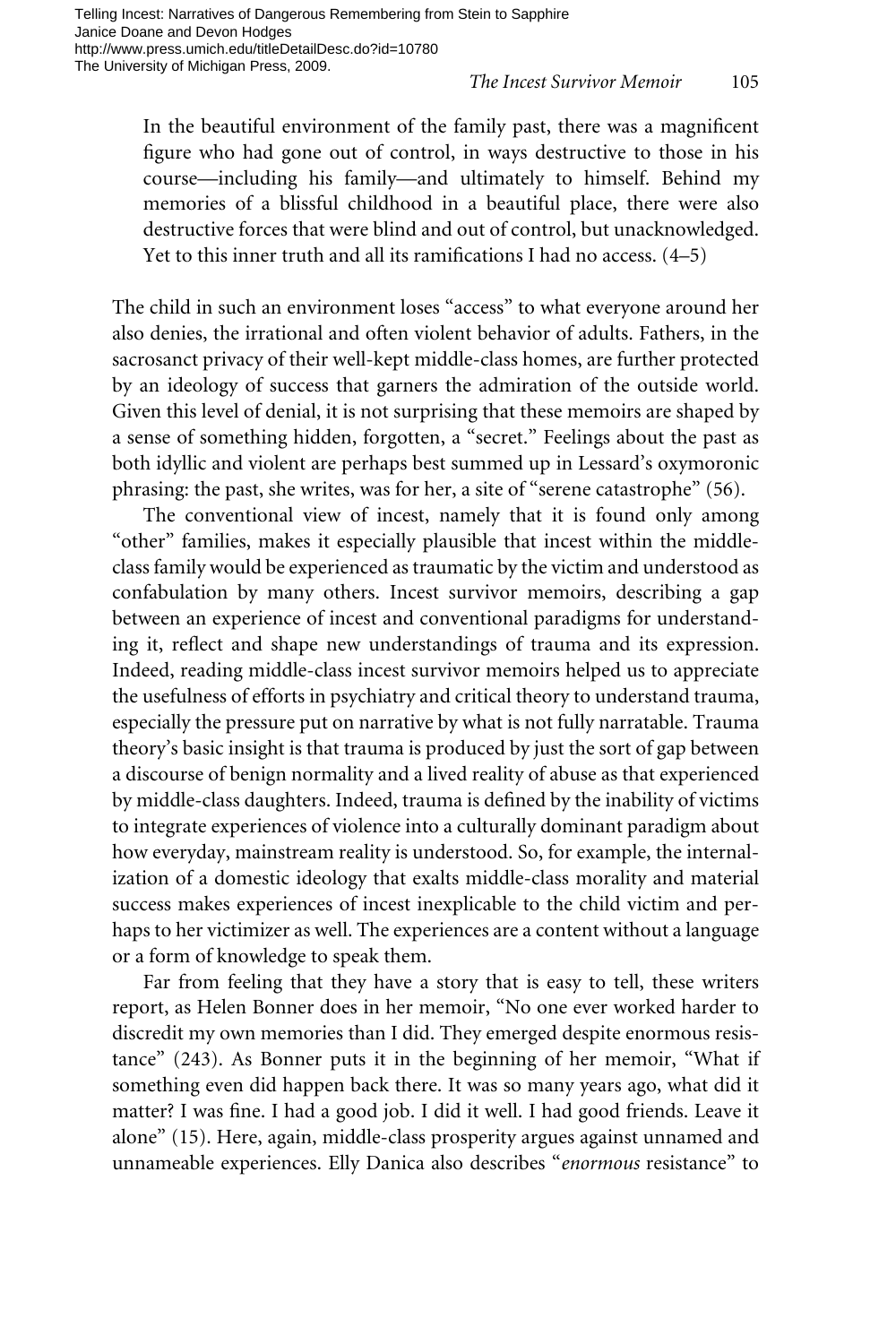remembering. Her memoir, *Don't,* "took so long to write, through so much denial, through so many false starts, so many pages of pain. Thirteen years and 2,100 pages later the book is published" (Afterword, 97). The finished book is only one hundred pages long. The media's commonsense view of incest stories is that they are all too easy to tell. What these memoir writers reveal instead are the powerful social, economic, and psychological forces that constrain both remembering and telling.

These women are constrained not only by their internalized sense of, and desire to maintain, middle-class order and safety within the family, but also by their internalized commonsense view that such horrifying experiences could never have been forgotten. Because they also share mainstream doubts about the credibility of memories of incest, victims feel that flashbacks and fragmentary memories could be proof of their own craziness. Betsy Petersen portrays that part of herself as an internalized "red-faced prosecutor" who says to her, "I am willing to believe . . . that you have not deliberately lied. But isn't it possible, just remotely possible, that you might be mistaken? How in the world can you expect us to believe that you *forgot* something of such importance?" (158). One reviewer of Sylvia Fraser's *My Father's House* gives voice to these concerns: "What form of repression could have Fraser disavowing incidents that recurred over the first 17 years of her life, while leaving her to function as well as she did? How are we to understand the status of her memories?" (Hamilton, 33). The issue here is both how she could forget and, again, how she could be so successfully functional and yet have suffered so much.

In our view, the severity of the problems narrated in survivor memoirs memoirists recount an overwhelming sense of fragmentation and a loss of connection with their sexuality, their past, and their sense of worth—convincingly suggests past violations by a trusted and loved figure. Jennifer Freyd argues, for example, that any child, dependent upon caretakers for its survival, might be uncertain about, or unwilling to understand, experiences that suggest a radical disregard for the child's needs and desires.<sup>7</sup> As Freyd and other trauma theorists argue, a child is not simply silenced by threats but is motivated to dissociate experiences of betrayal, motivated to "not know" in order to preserve and protect a sense of order in the world and of a caretaker's goodness. Forgetting, or rather an effort at forgetting, may be the child's strategy for coping with an intermittently terrifying situation and ensuring her survival. Furthermore, these memoirs record the growing acknowledgment that a family culture of denial also reinforces the child's motivation to forget. When those around her act as though nothing has happened, the child learns to minimize the experience of abusive behavior.

If we say that incest survivor memoirs are *plausible,* especially if read through the lens of studies about trauma, dare we say that they are historically *true?* Sylvia Fraser announces at the beginning of her memoir that she has found corroboration for her recovered memories, and Suzannah Lessard writes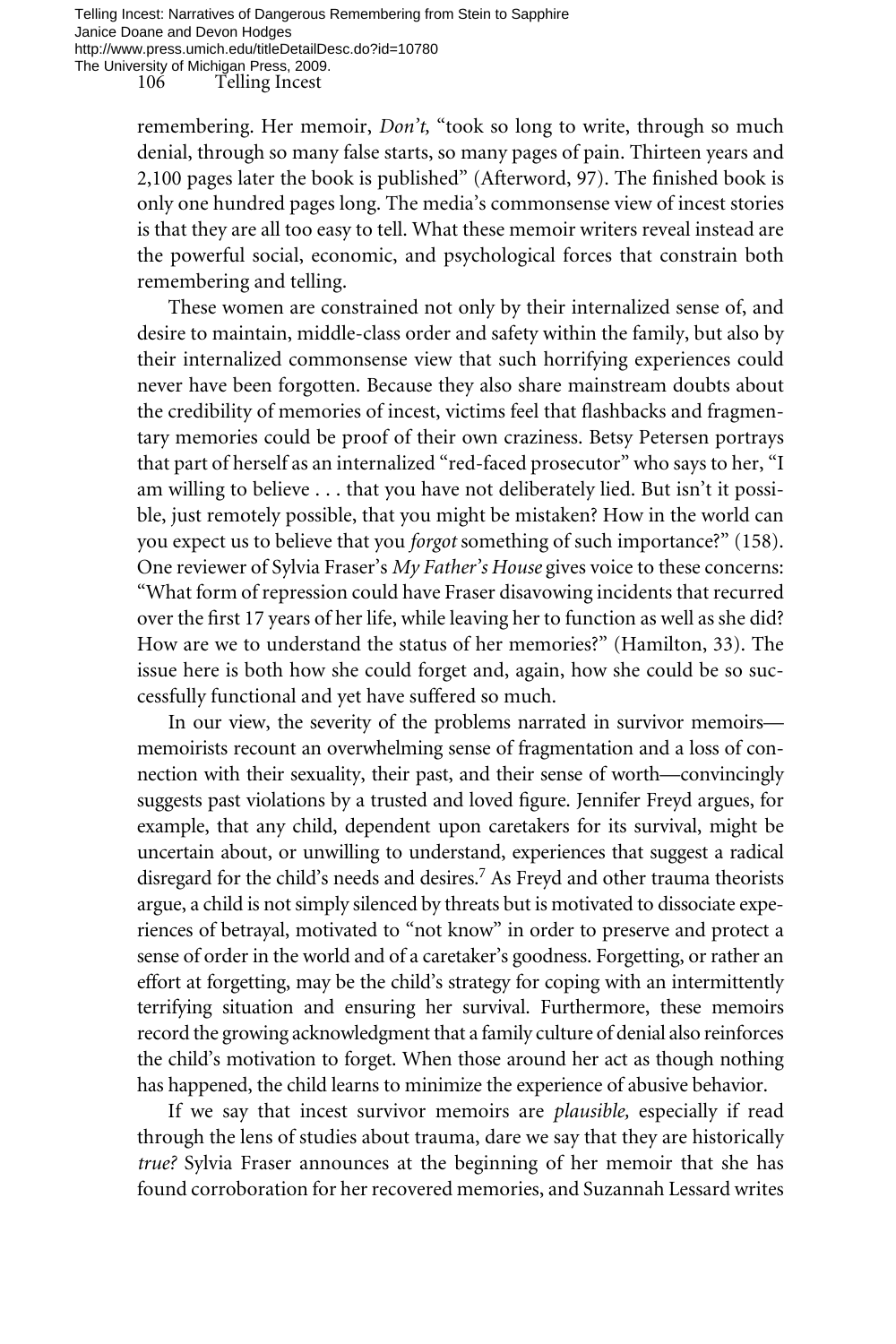that three of her sisters had the same memories of sexual abuse. But for many of these memoirists and their readers, it is simply impossible to know for certain. Our point is not to emphasize the historical truth of these accounts, though trauma theory asks us to consider the significance of actual events, but rather to understand the way in which the very impossibility of knowing for sure shapes these narratives. The writers of these memoirs, from this perspective, have the daunting task of making real—for themselves and their readers a past life that is not ever fully known to themselves.

To dramatize her own experience of dissociation, for example, Fraser writes that as child she split into two personalities, which she refers to as the Girl Who Knows and the Girl Who Doesn't Know. Fraser's neat story of how she packaged what she could not allow herself to know or to remember is belied by her memoir, in which refused knowledge cannot be so easily managed. In telling her story of growing up, the narrative is repeatedly interrupted by fragments, printed in italics, of her reconstructed memories of incest. Rather than being completely banished, then, it might be more accurate to understand the experience of incest as occupying a site of contradiction and paradox. Survivor memoirs attempt to tell a story about experiences that have never been fully accessible to memory but that continue to haunt and hound the victim. When traumatic experiences are never consciously articulated, rehearsed, or narrated, these historical experiences are not, as Cathy Caruth points out in her writings about trauma, "a possessed knowledge, but itself possesses, at will, the one it inhabits . . . [and] often produces a deep uncertainty as to its very truth" (*Trauma,* 6). So, for example, not ever having been fully known, the experience of incest announces itself in muted, repetitive symptoms that intrude, belatedly, to mark traumatic moments of the disconnected past. These symptoms create other forms of disconnection: in all the memoirs, writers talk about feeling cut off from self and others.

The traumatic event, in other words, can only be known in its aftereffects. Elly Danica, for example, says that she was motivated to remember when she found herself "unable to function on any level in the real world, to hold a job, to handle a relationship" (qtd. in Gzowski, ix). Sylvia Fraser could not find a reasonable explanation for a seemingly irrational hatred for her father, a terror of her own home, a driving anxiety that accompanied roller coaster changes in mood, and an almost compulsive need to write novels full of sexual violence, even as she never set out to tell such stories. Betsy Petersen writes that her inexplicable rage at the demands of her sons prevented her from, as she puts it, "being the mother I wanted to be" (4). Linda Cutting, a concert pianist, stopped being able to perform because she suffered memory slips. Suzannah Lessard writes of early promiscuity, a broken marriage, and finally a writing block that was only lifted when a conversation with her sisters began to make public her family's hushed-up history. In all of these accounts, the unbearable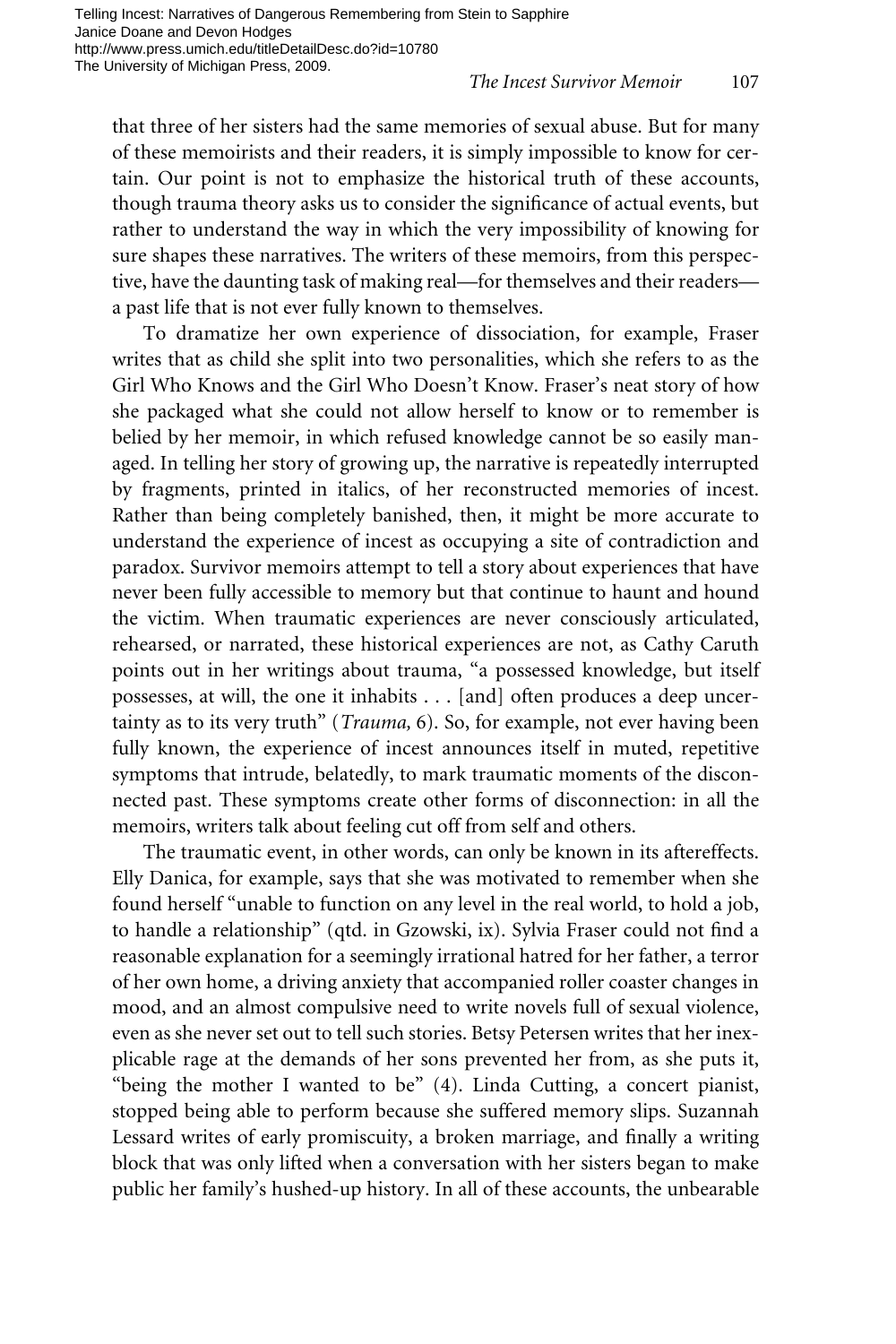symptoms that motivate these victims to tell their story mark a loss of connection, not only with significant others in their lives but with themselves and their sense of the past.

The writers of incest survivor memoirs, then, must contend with a set of conflicts and paradoxes that not only fuel their need to remember and tell, but also challenge the very conventions of the memoir that is their chosen vehicle of telling. In popular understandings of the genre, the memoir, as autobiographical project, lays claim to authenticity and facticity and makes a contract with its reader to record "what really happened." Yet these writers have access to their pasts and what happened only through elusive memories and intrusive symptoms. The plausibility and credibility of what they narrate both contributes to and depends upon an explanatory, conceptual framework of trauma that directly challenges assumptions about memory as a reliable archive. The conventional memoir would seem to promise a coherent self that can be referentially captured, and yet these memoir writers feel that they are fragmented and must convey that experience of fragmentation to their readers. On the other hand, these writers would also seem to be out of tune with postmodern critiques of representation and unitary subjectivity because they choose to tell their stories in a genre whose assumptions and conventions are so aligned with realism. What is interesting from the point of view of narrative is that these writers have found a way to challenge conventions of realism while giving shape to the felt reality of their experience.

Though all of the memoirs aim to end numbing self-censorship and to challenge family and social denial, each memoir writer deploys a somewhat different set of terms to record the impact of this experience. Two of these writers, for instance, choose metaphors that have personal meaning, yet resonate on a mythically collective level. In this way, these memoirs both adopt and challenge heroic feminist models of "beset womanhood" and triumph similar to forms of feminist canon-formation that we have already discussed. Elly Danica's interest in archaeology, for instance, led her to the myth of the goddess Innana who makes a descent into the underworld. The allusion to Innana's journey structures Danica's narrative of her memories as a journey through successive gates of hell, each gate marking entry into another more terrifying memory. Danica also chose Innana's story as one, like the story of incest, that has been, as she puts it, "either hidden or retold from a masculine perspective where we are erased or marginalised" (qtd. in Williamson, 84). Helen Bonner, too, connects her personal story with stories of legendary women who have been silenced, by playing on her name and Helen of Troy's, a reminder that women must reclaim their past or repeat it.

Though now some feminists challenge, as a representational strategy, the appeal to legendary heroines, this strategy speaks poignantly to the traumatized narrator's feelings of worthlessness and powerlessness, feelings compensated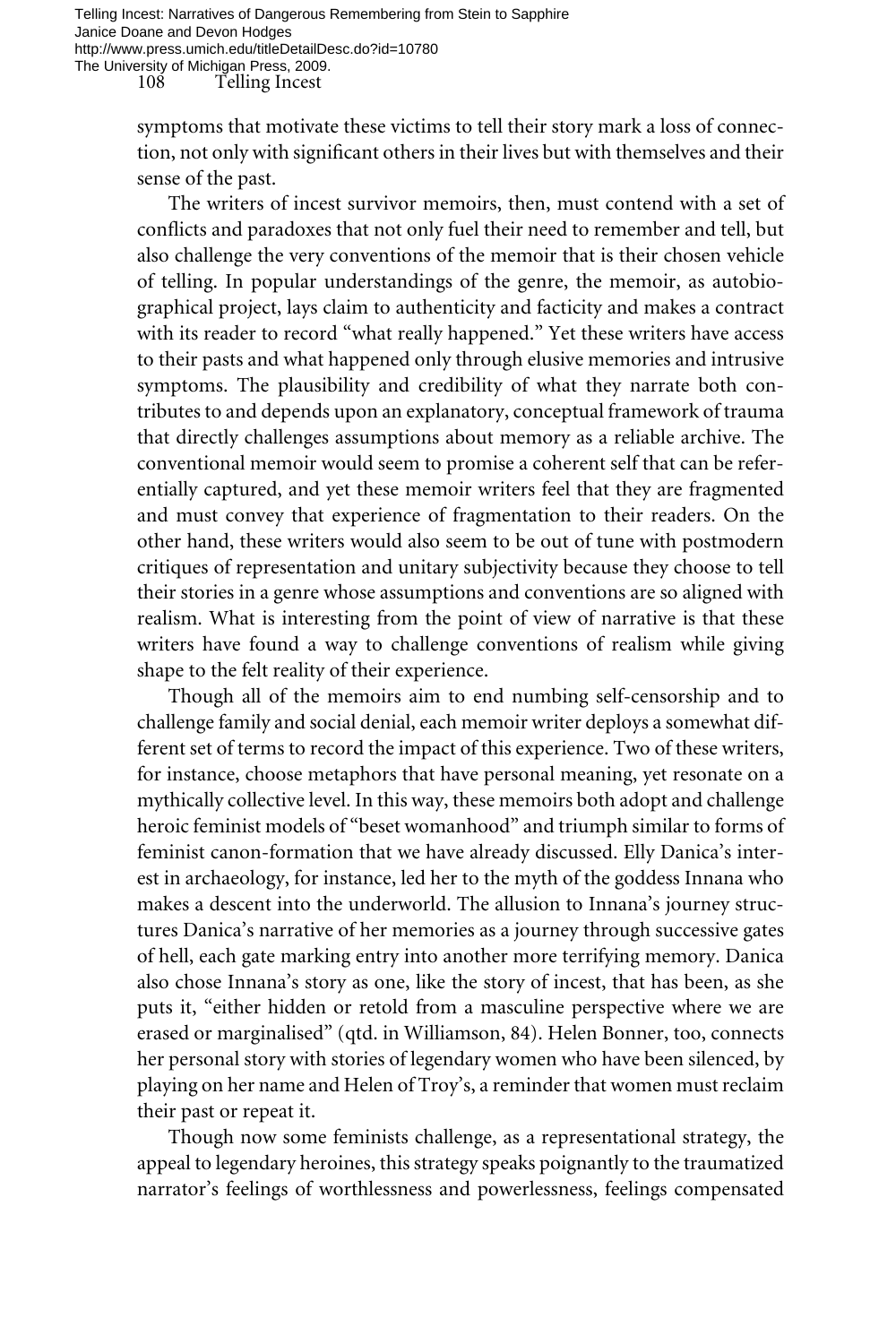for by identification with idealized figures of strength or beauty. The reliance on legendary stories that seem to lend historical weight to these memoirs may also reveal the difficulty of finding a language for telling. Given the way these stories work inward, rather than outward as they would for the typical (male) hero, they record how hard it is to move on and out when so much—trauma, memory, gendered places in the family—pulls them back and in. Invoking patriarchal myth is repetition, as well as a plan of escape.

Other writers turn to structural metaphors of more personal significance. Linda Cutting shapes her narrative using the metaphor of "memory slips" and also by alternating between two narratives, set ten years apart, that reflect the way "time is experienced in the first movement of Beethoven's Sonata, op. 109. One narrative spans a year, the other, one month. In the 1982–83 sections, time is moving quickly, even rushing by. In the 1992 sections, time slows down, almost to a standstill" (12). Suzannah Lessard is not only writing about architecture to tell the story of her great-grandfather, the famous architect Stanford White, but uses architecture as a metaphor to render the family legacy of denying the impact of White's secret life of sexual promiscuity with young girls. She had long realized, Lessard says, that there was a "correlation between the architecture of my family history and my inner life . . . in both, something was hidden" (4). And even in a metaphor that would seem to have only private meaning—Betsy Warland's bat that had blue eyes—the creature speaks to a personal memory of a bat in the house that was caught and buried alive still squealing, and also to broader cultural links of this creature in the popular imagination with the terrifying blood-sucking vampire, and, in other cultures, with shamanism, rites of initiation, and healing. These chosen metaphors, then, are integral both to the life being narrated and to the shaping of the life, and are a reminder of the memoir's artful selection and design.

In addition to these familiar conventions of ordering are more challenging violations of a linear sense of time (such as those suggested by Cutting's use of the Beethoven sonata). The more experimental memoirs incorporate violations of conventions of space in terms of both narrative distancing (that is, the space between narrator and reader) and the arrangement of words on the page. Perhaps the most experimental narrative, *The Bat Had Blue Eyes,* forsakes, as Warland puts it, "nostalgia for narrative" and renders her experience of incest in fragments of prose and poems that are not explicitly connected for the reader, even on the page. In an effort to explain how "in grade 3 i lost faith in words / At 43 I understood why" (35), Warland's project is to place language in the foreground, not only deconstructing the part it plays in perpetuating and silencing abuse but the blindness involved in trusting its neutrality and transparency: "The reason that shook my faith in the written word far more profoundly. I was being sexually abused . . . as is often the case, my abusers' words placed the blame on me" (34). Her experimental narrative, self-conscious in its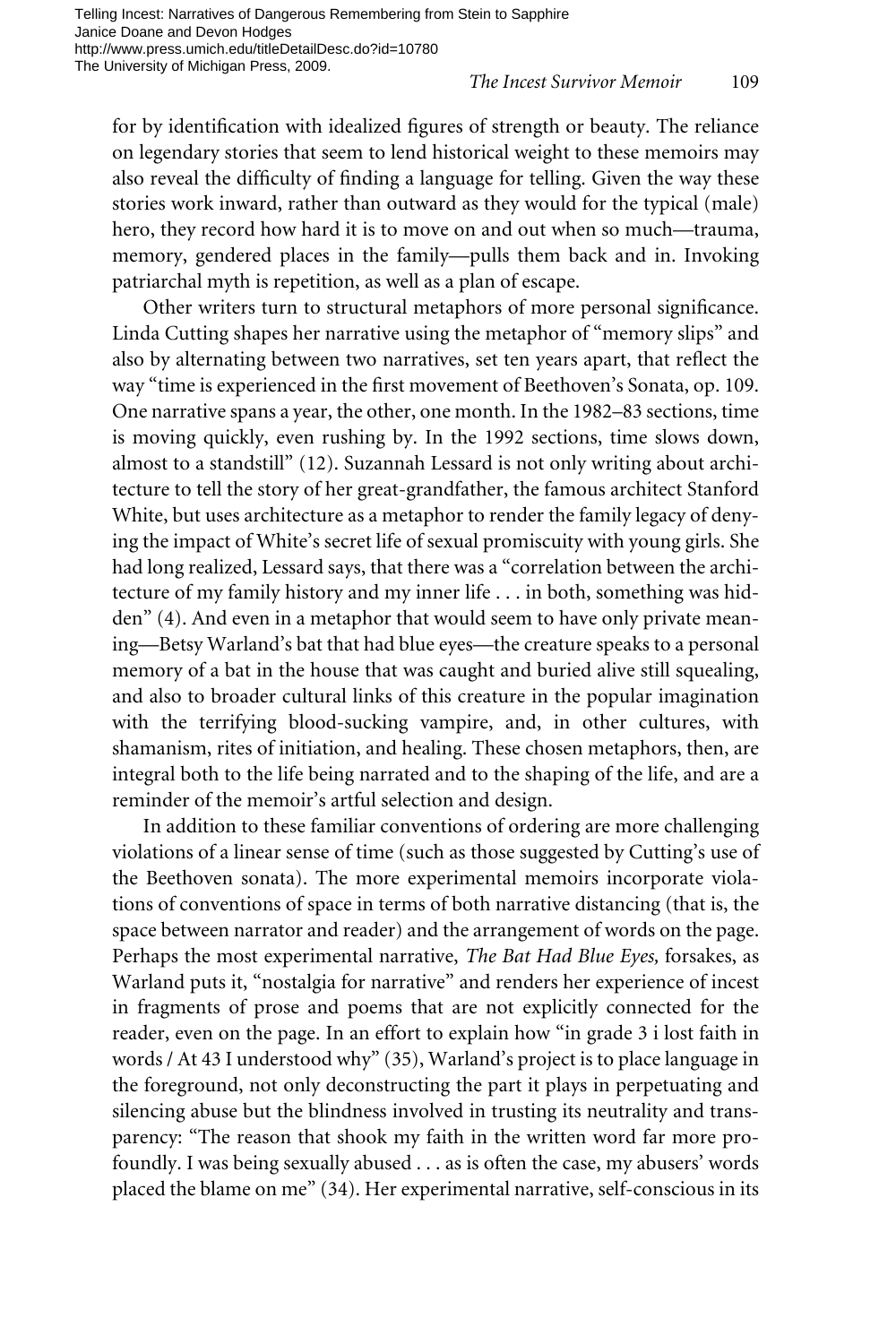use of feminist and deconstructive practices and published by a small press, is unlikely to reach a large audience and challenge mainstream views of what the discourse for telling incest sounds like.

Elly Danica, in her memoir *Don't,* makes a more considered effort to challenge expectations that incest is easy to tell, while also creating a text accessible to a wider public. In an interview, Danica reflects upon her attempt to achieve this difficult balance: "I had to find a structure that would function on more than one level because I did not want to eliminate a whole group of readers who weren't interested in experimental writing. I had to make it clear enough for that group, but interesting enough for women who read it on more than one level" (Williamson, 81). Though the metaphor of a journey to hell anchors and guides the reader, the journey is presented in short prose fragments with no explicit transitions. The effect she aimed to achieve is, as she puts it, "to present on paper the pain of this experience with no space between the text and the reader. No distance" (qtd. in Williamson, 79). In this respect, the prose fragments both reflect and embody the narrator's sense of her self as "The woman made of potshards. Pieces. Not herself. Never herself. Who is herself? Only broken pieces" (*Don't,* 14). The voice of her father, a voice Danica has internalized, dominates some of the fragments and becomes intermingled with the narrator's own injunctions to herself: "Don't tell. Don't think" (7). By closing the distance between her father and herself, herself and the reader, Danica attempts a form that will help the reader understand the child-victim's experience of incest as a violation of boundaries. It is a narrative structure that "inscribes the dynamics of abuse at the level of reading" (Winter, 188).

Even memoirs that are more apparently reliant upon a realistic narrative line, such as Betsy Petersen's *Dancing with Daddy* and Helen Bonner's *Laid Daughter,* are not the predictable teleological fables of recovery that the mainstream press has led us to expect. Both of these memoirs, for example, announce the writer's recovery of incest memories immediately in their opening pages. Recovering more details of this experience and insisting upon its historical accuracy in every detail is not the point. Given the elusiveness, if not the inaccessibility of memories of past traumatic experience, "what happened" is deliberately and necessarily represented as a sequence of reconstructions that are shaped by fragments of dreams, associations, fictions, and journal entries. Bonner's memoir also undercuts the expectation of a straightforward journey from blindness to insight by narrating a repetitive process that leads her to ceaselessly reinvent herself; so much so that the reader can lose track of Bonner's many different jobs and relationships. Her repetitive reinventions of herself suggest an insatiable need to rupture intimate relationships. This repetitive rupturing is the point, serving as both symptom and clue to the childhood shattering of a trusted relationship. An acknowledgment of her past does not lead to recovering a coherent self; instead it gives recognition to her many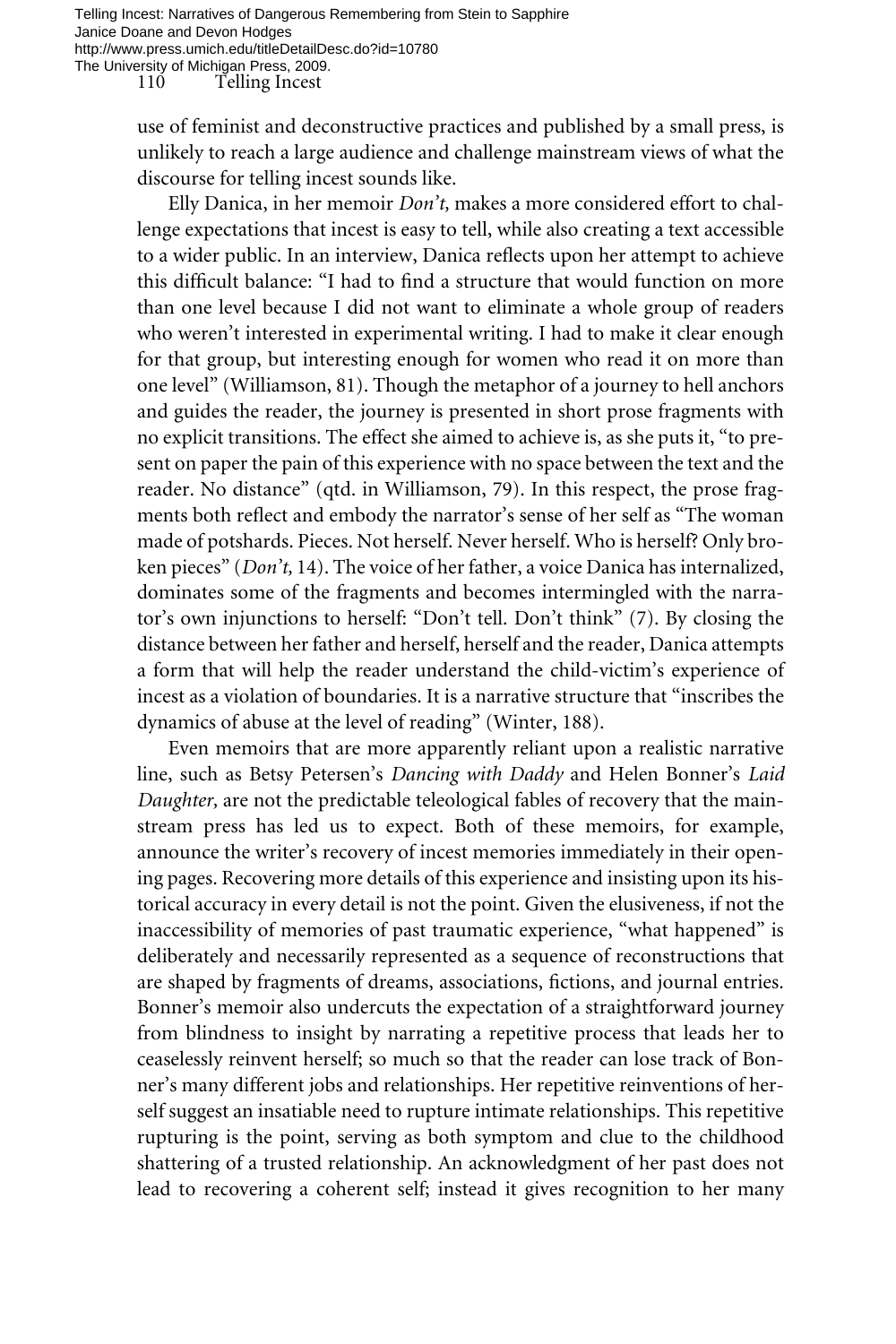Telling Incest: Narratives of Dangerous Remembering from Stein to Sapphire Janice Doane and Devon Hodges http://www.press.umich.edu/titleDetailDesc.do?id=10780 The University of Michigan Press, 2009.

## *The Incest Survivor Memoir* 111

selves, with whom she "checks in" from time to time, an offhand comment meant to convey her sense that a composite self is quite ordinary (Bonner, 245). Linda Cutting's memoir explicitly and self-consciously plays with the terrifying deep freeze of repetitious behavior that cannot be accounted for, a legacy of harboring a traumatic secret. Entitling a chapter "Fugue," she uses this term both as metaphor and as shaping device. Musically, a fugue is a complicated piece ceaselessly inventing variations on a single theme. In psychoanalysis, a fugue state can refer to the experience of dissociation and the terrifying inability to remember that fuels repetitive behavior. Both in shape and in content, these memoirs reveal that the more the child "forgot," the more she fell prey to the psychological paralysis associated with repetition. The repetitions of these memoirs, then, take shape from the traumatic experience they attempt to convey and, in doing so, challenge the conventions of realism by reminding us of the self as composite and invented. The story of achieving a sense of self, or "a whole that I could live with," as Danica puts it, is also held up as the product of conscious design and selection. In *Beyond Don't,* her second book, she reminds readers that her memoir is not the sum total of her identity. There are other stories that she could tell.

Recovery and healing for these writers, then, is bound up in an act of authoring, of trying to *own* memories, through a conscious reenactment, that seemed to own and control them. The narrative practice of acknowledging previously buried selves and memories and producing a story dependent upon reconstructions that make sense or feel real is less a claim to an essential unified self than a bid for a sense of agency and authority. Unlike recovery stories, memoirs of incest remind their readers of both the psychic and the political necessity of achieved coherence and identity, and the artificiality of this achievement. The selfhood and traumatic past of these memoirists are explicitly acknowledged to be reconstructed upon the base of bodily symptoms and fragmentary memories—something really happened—and yet dependent upon a language that enacts gaps and discontinuities and interrogates foundational truths offered by the victim and her class. As with narratives of the recovery movement that we discussed in chapter 4, the practice of writing is important to healing, but healing is interrogated by giving far more space and attention to the experience of trauma, the damaging legacy of the past, and the difficulty of telling it. $8$ 

These memoirs are haunted by the unsaid and unknown—and all of them are maddening because they both do and don't recover from the past. In an odd way, these memoirs make the reader want what critics say they actually are: a life story written as a linear narrative in which the "I" achieves a new and triumphant identity as a survivor. Although Linda Cutting returns to her concert career, Fraser writes successful novels, and Lessard achieves family harmony and writes her best-selling book, their memoirs record something else; they